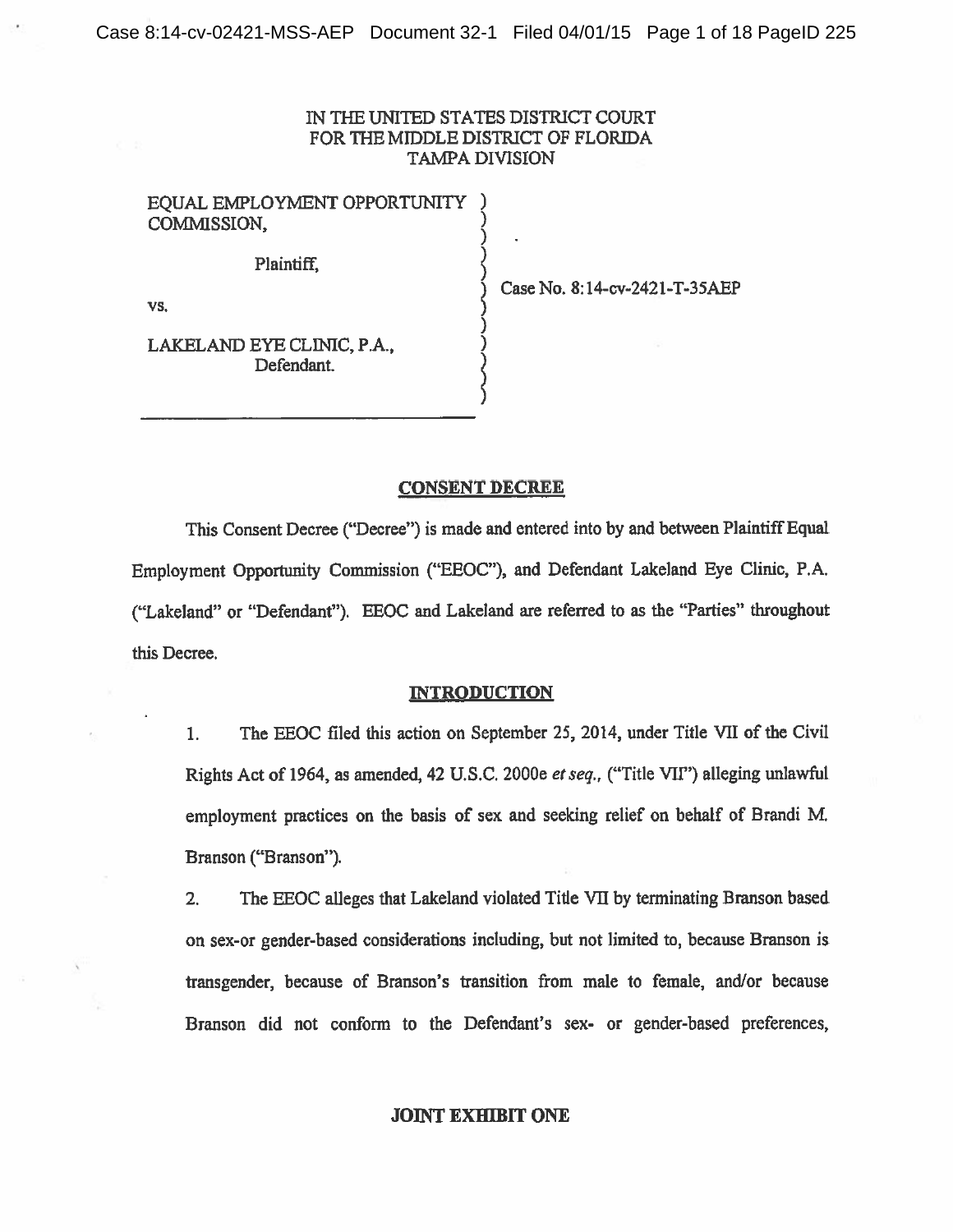expectations or stereotypes. Lakeland, on the other hand, asserts that Branson was terminated for legitimate, non-discriminatory reasons. Lakeland further asserts that Branson's gender, including transgender status, transition from one sex to another, and any other gender-related factor, were not considered in any way in terminating Branson's employment.

In the interest of resolving this matter, to avoid further cost of litigation, and as a 3. result of having engaged in comprehensive settlement negotiations, the Parties have agreed that this action should be finally resolved by entry of this Decree. This Decree is final and binding on the Parties, their successors, and assigns.

No waiver, modification or amendment of any provision of this Decree will be 4. effective unless made in writing and signed by an authorized representative of each of the Parties. By mutual agreement of the Parties, this Decree may be amended or modified in the interests of justice and fairness in order to effectuate the provisions of this Decree.

If one or more of the provisions are rendered unlawful or unenforceable, the 5. Parties shall make good faith efforts to agree upon appropriate amendments to this Decree in order to effectuate the purposes of the Decree. In any event, the remaining provisions will remain in full force and effect unless the purposes of the Decree cannot, despite the Parties' best efforts, be achieved.

This Decree fully and finally resolves any and all claims asserted in the 6. Complaint filed by EEOC in this action, in the Complaint in Intervention filed by Branson, and in the underlying charge filed by Branson. No party admits the claims or defenses of the other.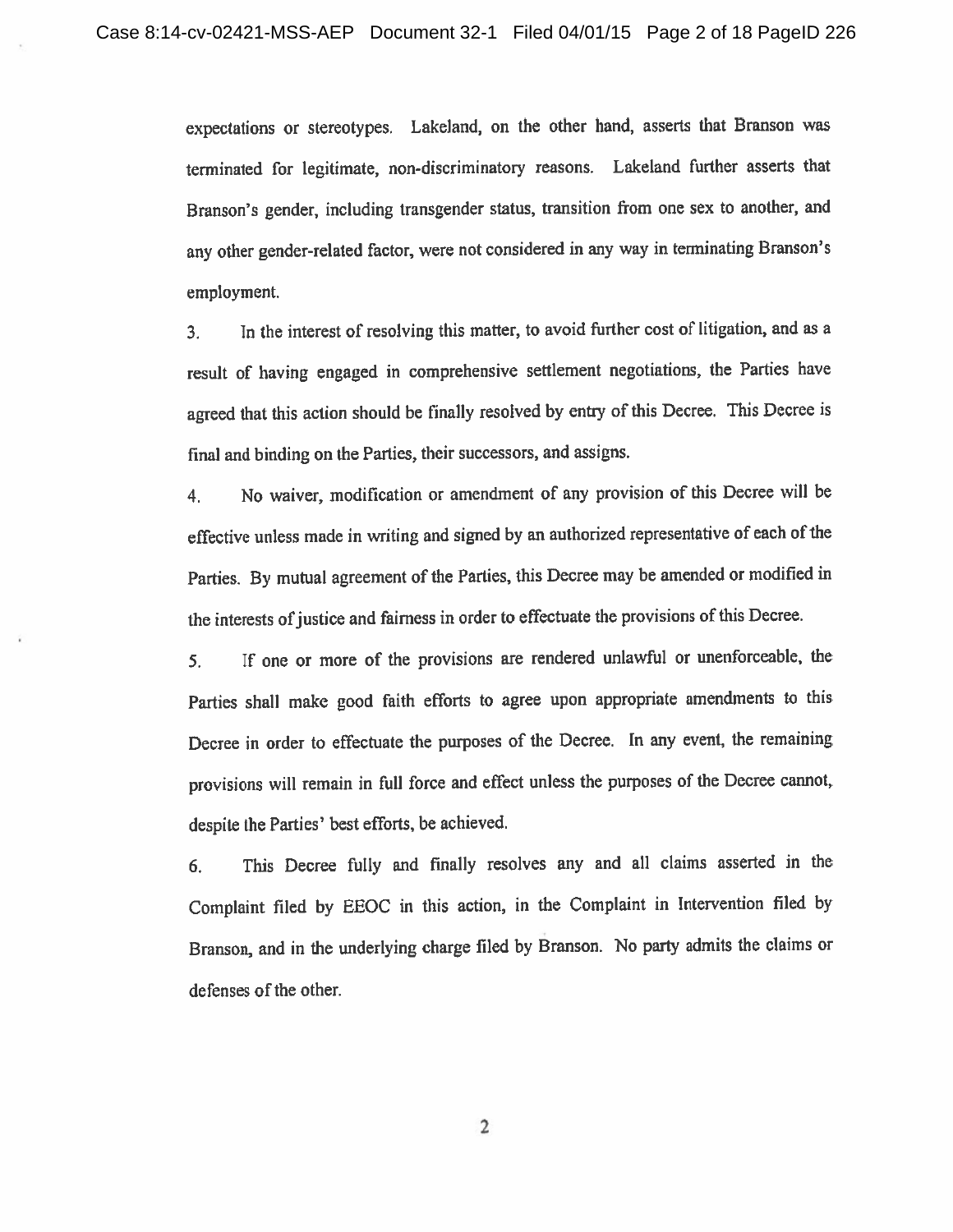The Parties acknowledge that this Decree does not resolve any Charges of  $7.$ Discrimination that may be pending with EEOC against Lakeland.

#### **FINDINGS**

Having carefully examined the terms and provisions of this Decree, and based on 8. the pleadings, record, and stipulations of the parties, the Court finds the following:

- This Court has jurisdiction over the subject matter of this action and the a. Parties, and will retain jurisdiction for a period of two (2) years.
- No party shall contest the jurisdiction of this Federal Court to enforce this b. Decree and its terms or the right of EEOC to bring an enforcement suit upon alleged breach of any term(s) of this Decree.
- The terms of this Decree are adequate, fair, reasonable, equitable, and just. c. The rights of Branson and the public interest are adequately protected by this Decree.
- This Decree conforms to the Federal Rules of Civil Procedure and Title d. VII and is not in derogation of the rights or privileges of any person. The entry of this Decree will further the objectives of Title VII and will be in the best interests of Branson, Lakeland, EEOC and the public.
- The terms of this Decree are and shall be binding upon the present and e. future representatives, agents, directors, officers, successors and assigns of Lakeland.

# IT IS THEREFORE ORDERED, ADJUDGED AND DECREED AS **FOLLOWS:**

## **GENERAL INJUNCTIVE PROVISIONS**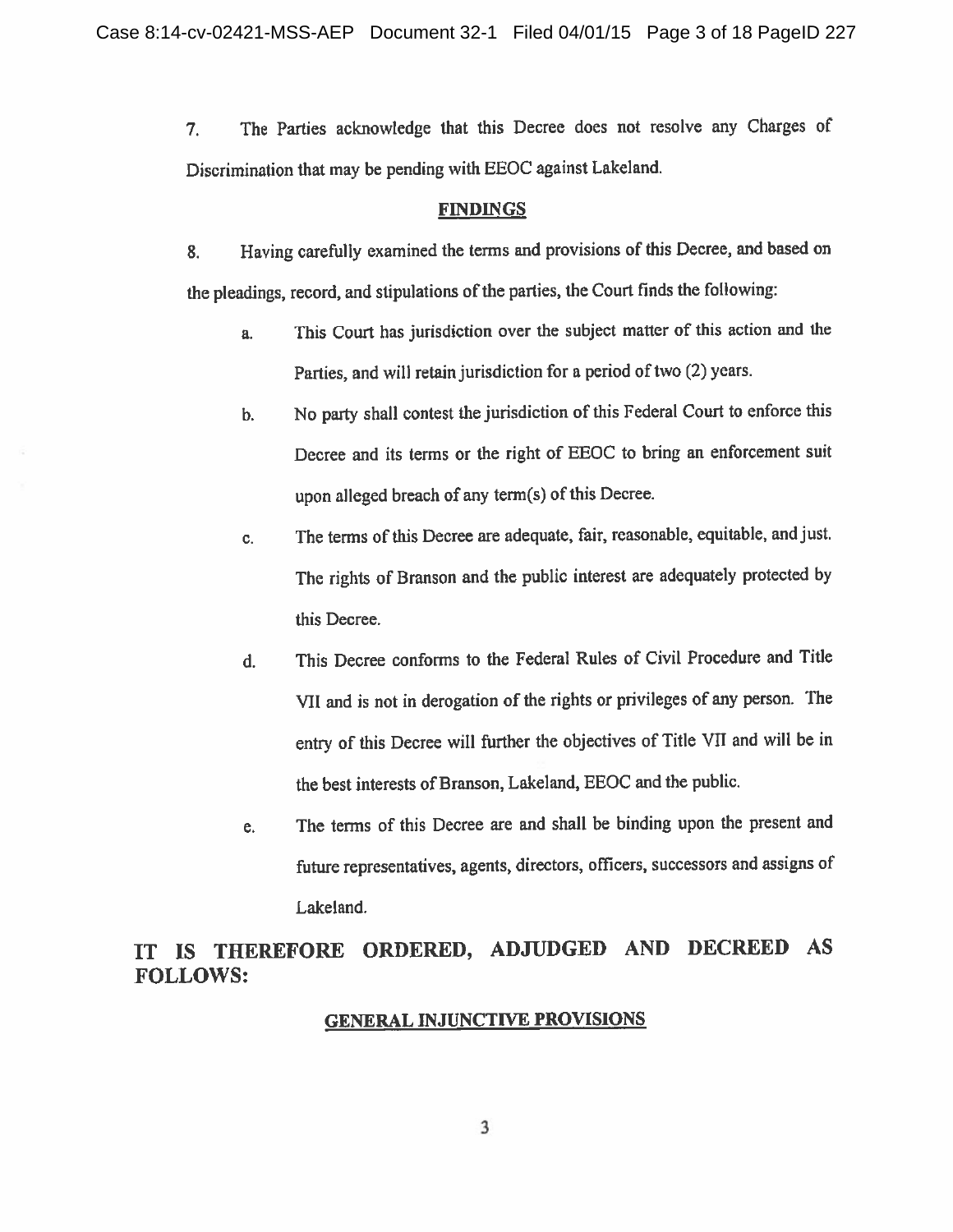9. Lakeland shall take affirmative steps, including but not limited to those set forth in paragraphs 14 through 25 below, to ensure that its representatives, agents, directors, officers, successors and assigns, managers and supervisors do not discriminate against any employee because of the applicant or employee's status as transgender and/or because said applicant or employee does not conform to the Defendant's sex- or gender-based stereotypes.

#### **MONETARY RELIEF FOR CHARGING PARTY**

Within five (5) calendar days following the Court's approval of this Decree, 10. Lakeland shall pay a total of One Hundred Fifty Thousand Dollars (\$150,000.00) in the form of two checks as follows:

- a. The first check shall be made payable to "Brandi Branson" in the amount of seventyfive thousand dollars (\$75,000.00) representing backpay, including the value of lost benefits of employment and interest, less only the employee's share of required federal, state and local tax withholdings. Defendant shall timely issue an I.R.S. Form W-2 for Brandi Branson for this amount; and
- b. The second check shall be made payable to "Brandi Branson c/o Jillian T. Weiss, Esq., IOLTA Trust Account" in the amount of seventy-five thousand dollars (\$75,000.00) representing other damages, including but not limited to, damages for emotional distress. Defendant shall designate the compensatory damage payment as "other income" (Box 3) on an I.R.S. Form 1099-MISC.

The payment(s) set forth in Paragraph 10 above, shall be delivered, via certified 11. mail, return receipt requested, to: Brandi Branson c/o Jillian T. Weiss, Esq., Law Office of Jillian T. Weiss, P.C., P.O. Box 642, Tuxedo Park, New York 10987.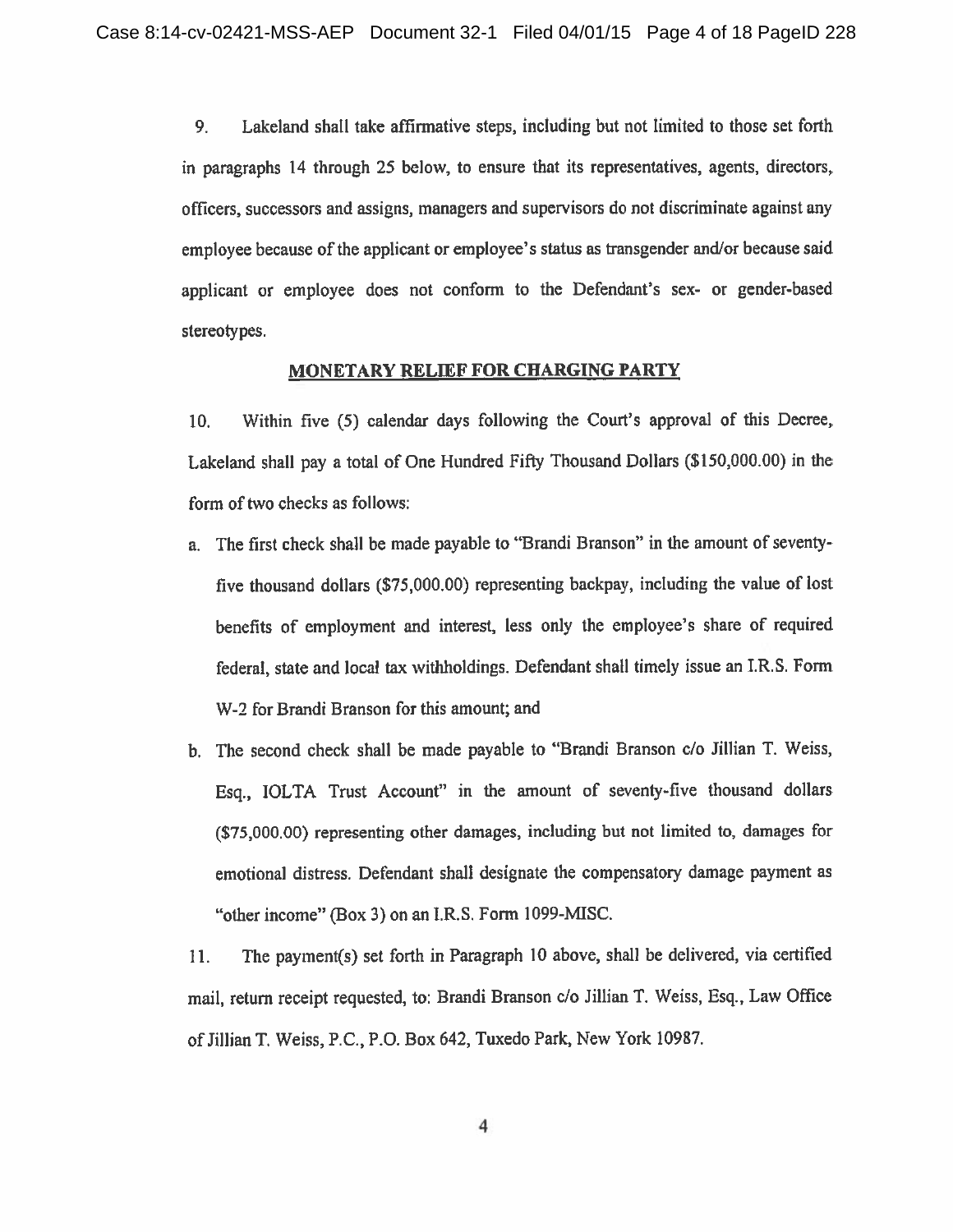Copies of the payment(s) set forth in Paragraphs 10 and 11 above and related 12. documents (including copies of I.R.S. Form W-2 and I.R.S. Form 1099) shall be sent contemporaneously to Robert E. Weisberg, Regional Attorney, EEOC, Miami District Office, Miami Tower, 100 S.E. 2nd Street, Suite 1500, Miami, Florida 33131.

If Lakeland fails to timely meet its payment obligations as described in 13. Paragraphs 10, 11 and 12 above, then Lakeland shall pay interest on the defaulted payments at a rate calculated pursuant to 26 U.S.C. §6621(b) until effective payments are mailed, and bear any additional costs incurred by Branson and/or the EEOC caused by the non-compliance or delay.

#### **NEUTRAL JOB REFERENCE**

Lakeland agrees to provide Branson with a neutral letter of reference, in the form 14. attached as Exhibit A. In addition, any inquiries regarding the employment of Branson shall be directed to the Clinic Administrator and shall result in a neutral reference, mentioning only that Brandi Branson held the position of Director of Hearing Services for Lakeland from July 2010 to June 2011. No mention of the charge of discrimination, this lawsuit, Branson's transition from male to female, or the fact that Branson's legal name was previously "Michael" at any time, shall be made as part of any reference. This includes reference to Branson as "he" or "him" or otherwise using male pronouns when referring to Branson.

During the term of this Decree, within ten (10) calendar days of responding to any 15. inquiry regarding the employment of Branson, Lakeland shall report in writing to the EEOC its compliance with Paragraph 14, including the name and address of the person or entity to whom a verbal reference or the letter attached as Exhibit A was provided.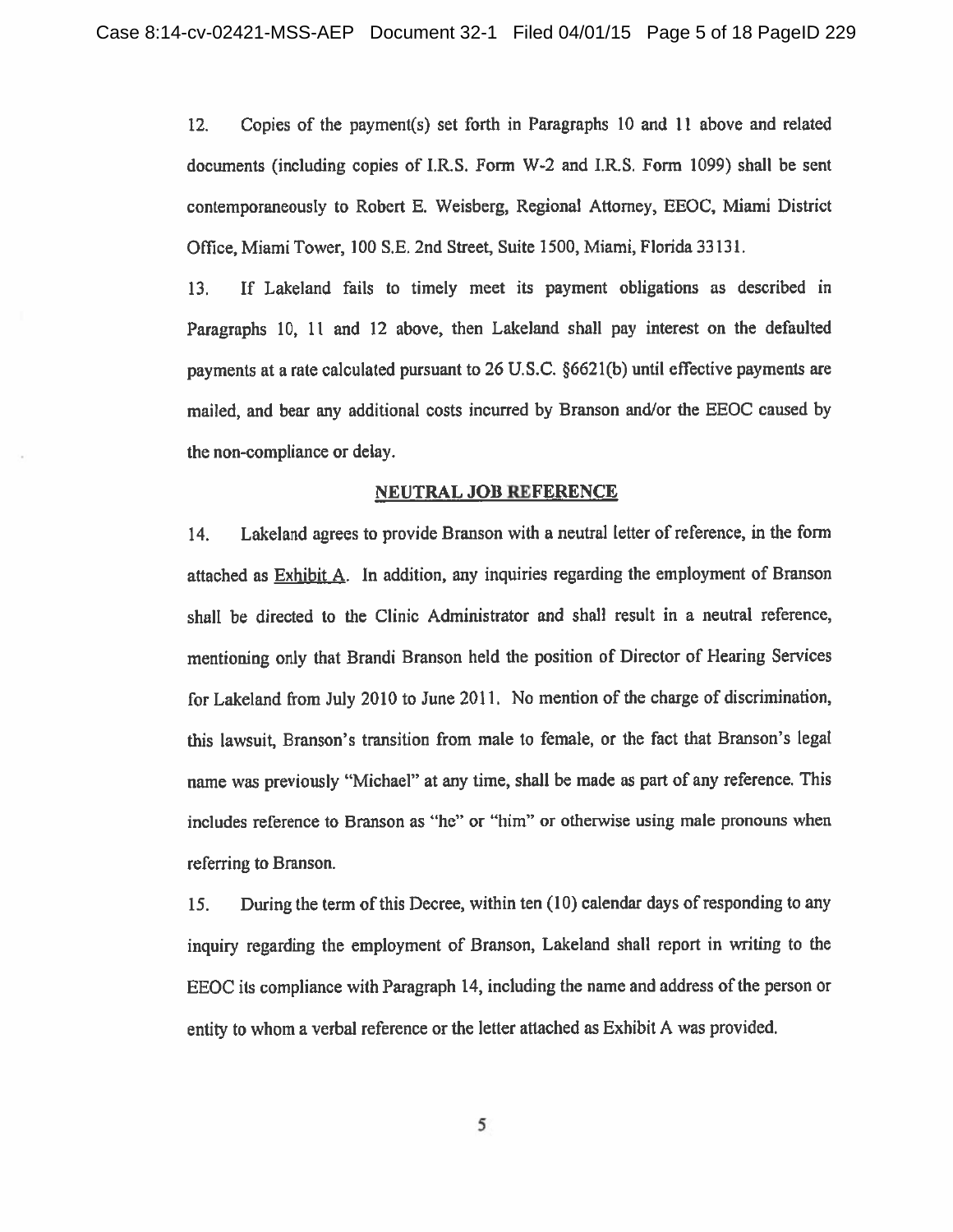### ADOPTION AND DISTRIBUTION OF POLICY REGARDING **GENDER DISCRIMINATION**

Lakeland shall create and/or revise and implement a gender discrimination policy 16. (the "Policy"), consistent with this Decree.

The Policy must clearly define prohibited conduct and specifically prohibit gender 17. discrimination against all applicants and employees. Specifically, the policy:

- Shall provide that Lakeland shall not terminate employment based on an  $a<sub>1</sub>$ employee's status as transgender, because of an employee's transition from one gender to another, and/or because the employee does not conform to the Defendant's sex- or gender-based preferences, expectations or stereotypes;
- Shall provide that prohibited harassment of an employee based on the  $\mathbf b$ . employee's status as transgender, because of an employee's transition from one gender to another, and/or because the employee does not conform to the Defendant's sex-or gender-based preferences, expectations or stereotypes will not be tolerated;
- Shall explain that prohibited behavior will not be tolerated from its c. employees, customers, agents, contractors, sub-contractors, clients and any other persons present at any of the Lakeland's facilities and locations;
- Shall explain that complaints of discrimination based on gender  $\mathbf{d}$ . discrimination may be made to any manager or directly to human resources personnel, that employees who make such complaints or provide information related to such complaints will be protected against retaliation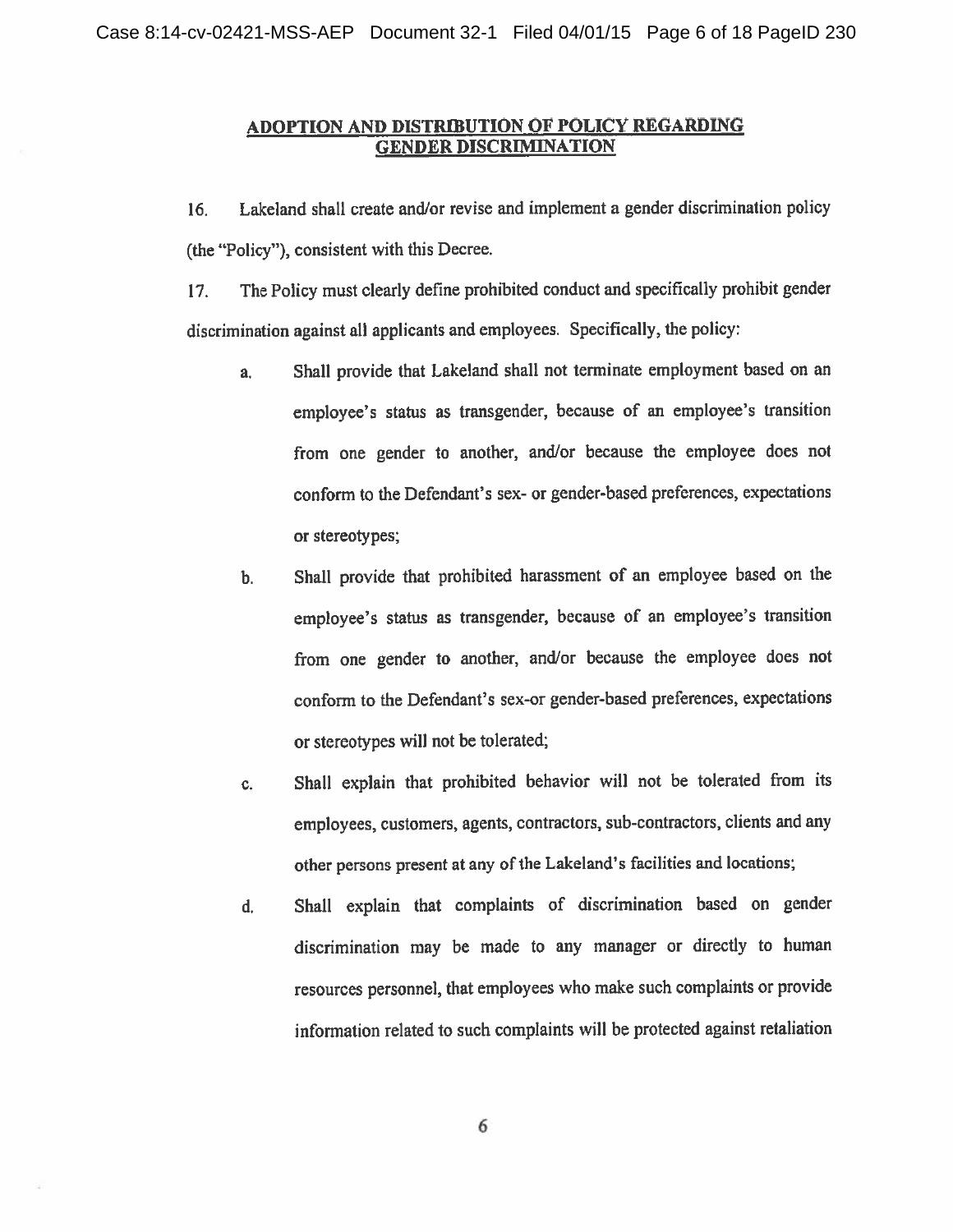and that employees will not be required to complain of gender discrimination directly to the individual that is engaged in the discriminatory behavior;

- Shall explain that the employer will protect the confidentiality of such e. complainants to the extent possible and will promptly and thoroughly investigate all complaints;
- Shall explain that the employer will take immediate and appropriate f. corrective action if it determines that gender discrimination has occurred; and
- Shall advise that employees who violate the policy are subject to g. discipline, up to and including discharge.

A copy of the Policy will be provided to the EEOC for review within thirty (30) 18. calendar days of the Court's approval of this Decree. Thereafter, copies of the Policy will be distributed to each of Lakeland's existing employees and managers within sixty (60) calendar days of the Court's approval of this Decree. All new employees will receive a copy of the Policy within the first five (5) business days of employment.

A copy of the Policy shall also be included in any relevant policy or employee 19. manuals maintained by Lakeland. The Policy must be kept and maintained in a conspicuous and accessible place for all employees of Lakeland and printed in a font that is easily legible (at least 11 point font) in English and Spanish.

#### **TRAINING**

20. Management Training. Lakeland shall provide its owner, CEO, Clinic Administrator, and any other individual with responsibility for supervising workers with one (1) hour of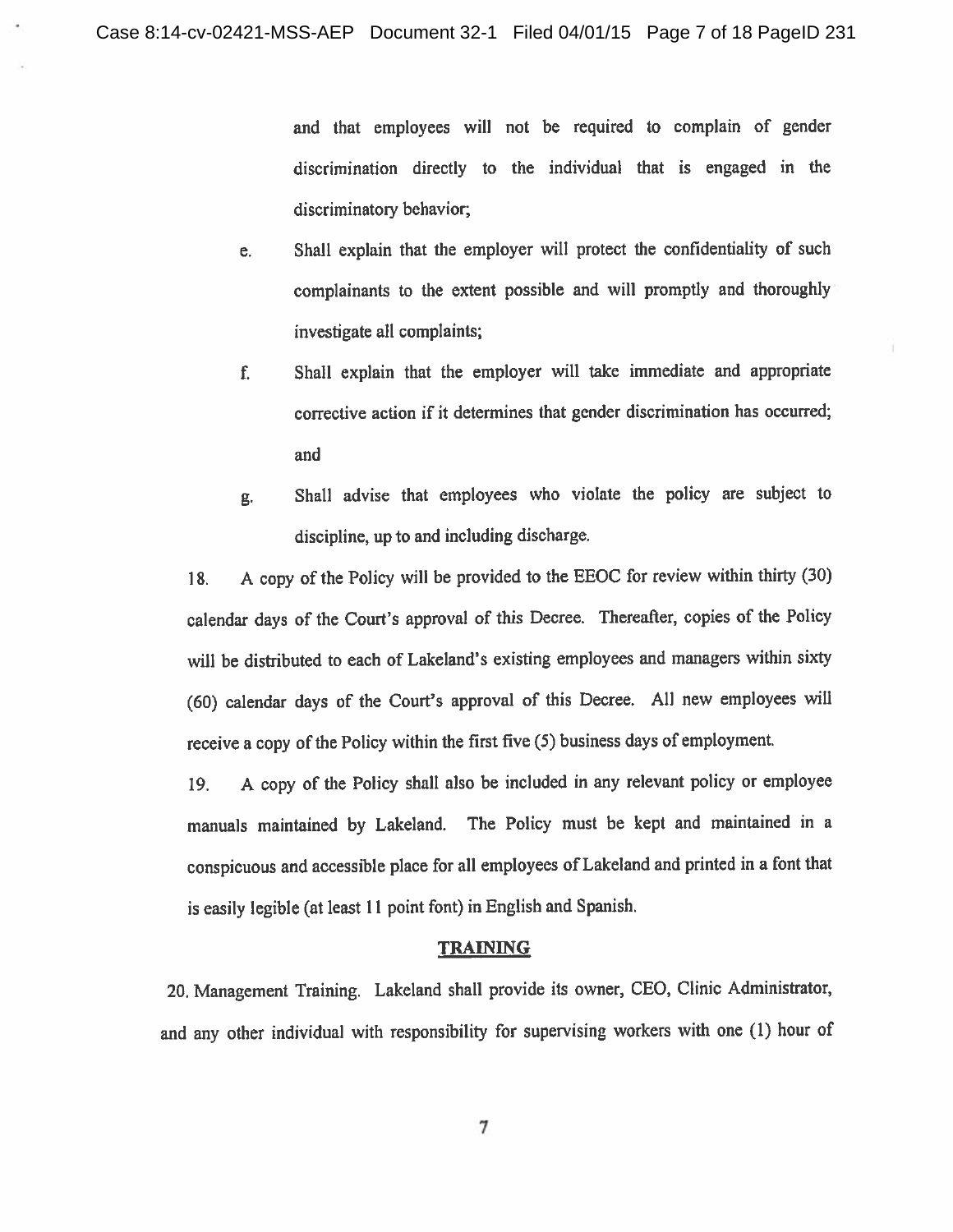training, annually, during the term of this Decree (the "Management Training"). The first Management Training shall be live and shall take place within ninety (90) calendar days of the Court's approval of this Decree. The remaining Management Training session may be videotaped and shall take place one year after the first training session.

21. The Management Training shall include the following: (1) an explanation of the prohibition against transgender/gender stereotype discrimination under Title VII; (2) an explanation of the rights and responsibilities of managers and supervisors under Title VII and the Policy; and (3) guidance on handling transgender/gender-stereotype complaints made by applicants, employees, and customers/clients/patients.

22. Employee Training.

- Lakeland also shall provide all other employees with one (1) hour of a. training, annually, during the term of this Decree (the "Employee" Training"). The first Employee Training shall be a live training and shall take place within ninety (90) calendar days of the Court's execution of this Decree. The remaining Employee Training session may be videotaped and shall take place one year after the first training session.
- The Employee Training shall include the following: (1) an explanation of b. the prohibition against transgender/gender stereotype discrimination under Title VII; and (2) an explanation of the rights of employees under Title VII and the Policy.

23. Lakeland agrees to provide EEOC with at least three (3) weeks notice before conducting training sessions pursuant to this Decree. In the written notice, Lakeland shall notify EEOC of the dates on which training is scheduled, the name and job title of the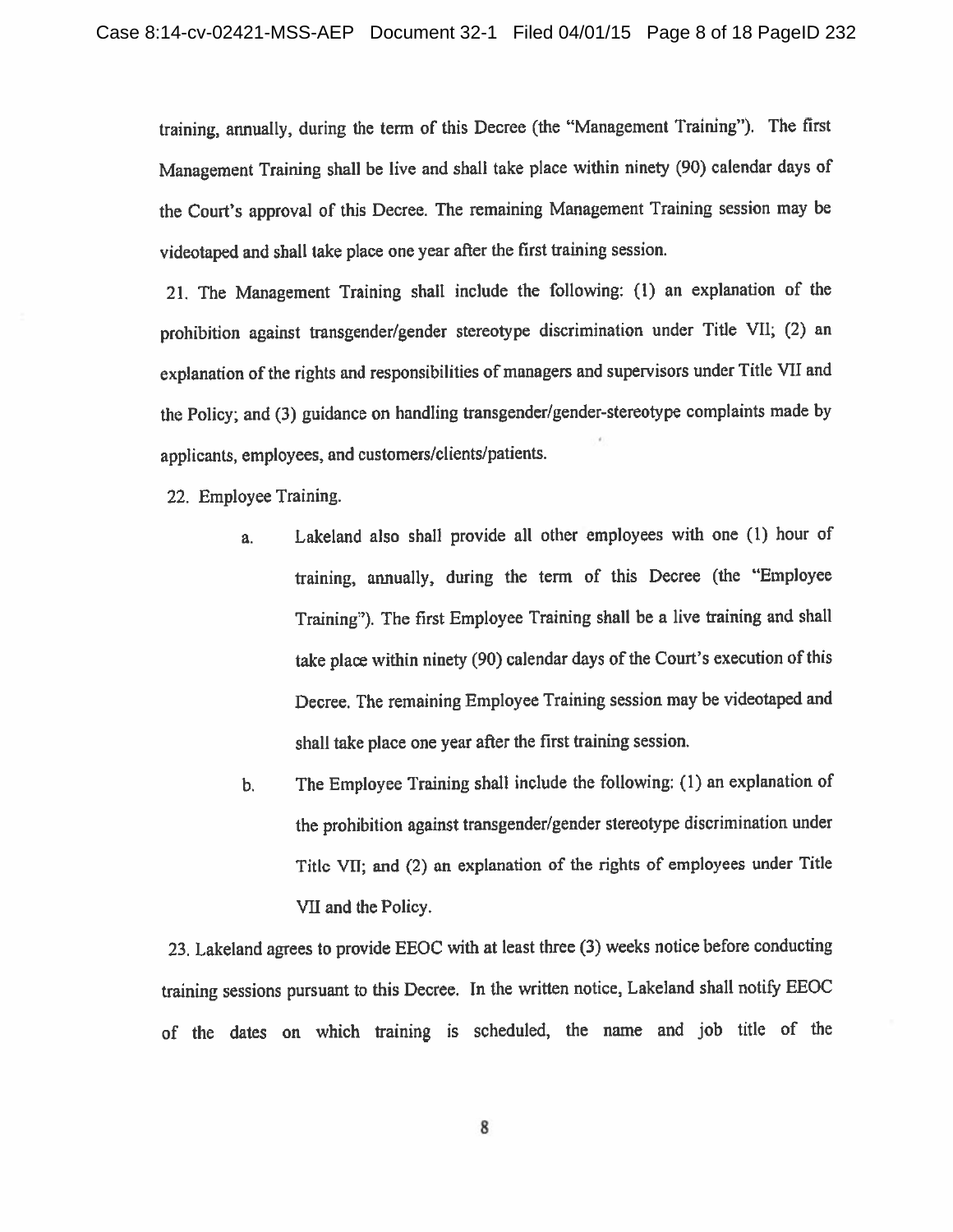$person(s)/organization$  who will conduct the training, a resume of the person conducting the training, and the name and job title of each person who will attend the training.

24. Lakeland shall provide EEOC with any and all copies of pamphlets, brochures, outlines or other written materials provided to the participants of the training sessions. Additionally, Lakeland agrees that the EEOC may, at the EEOC's discretion, attend any training session.

#### **POSTING OF NOTICE**

25. Within ten (10) calendar days from the Court's execution of this Decree, Lakeland shall post an eleven  $(11)$  inches by fourteen  $(14)$  inches laminated copy of the Notice attached as Exhibit B to this Decree at all of Lakeland's facilities in a conspicuous location or locations, easily accessible to and commonly frequented by Lakeland's employees *(i.e.*) employee bulletin board or lunch room). If no complaints of discrimination are made against Lakeland by any applicant, employee, or customer/client/patient during the year following the entry of this Decree, then the Notice shall remain posted for one (1) year from the date of entry of this Decree. If any complaints of discrimination are made against Lakeland by any applicant, employee, or customer/client/patient, then the Notice shall remain posted for the duration of this Decree. Lakeland shall take all reasonable steps to ensure that the posting is not altered, defaced or covered by any other material. Within fifteen (15) calendar days from the Court's execution of this Decree, Lakeland shall certify to EEOC in writing that the Notice has been properly posted as described in this paragraph.

#### **REPORTING**

26. Lakeland shall furnish EEOC with written Reports following entry of this Decree. The first report shall be due six (6) months after entry of the Decree and the last report shall be due twelve (12) months thereafter. Each such Report shall contain: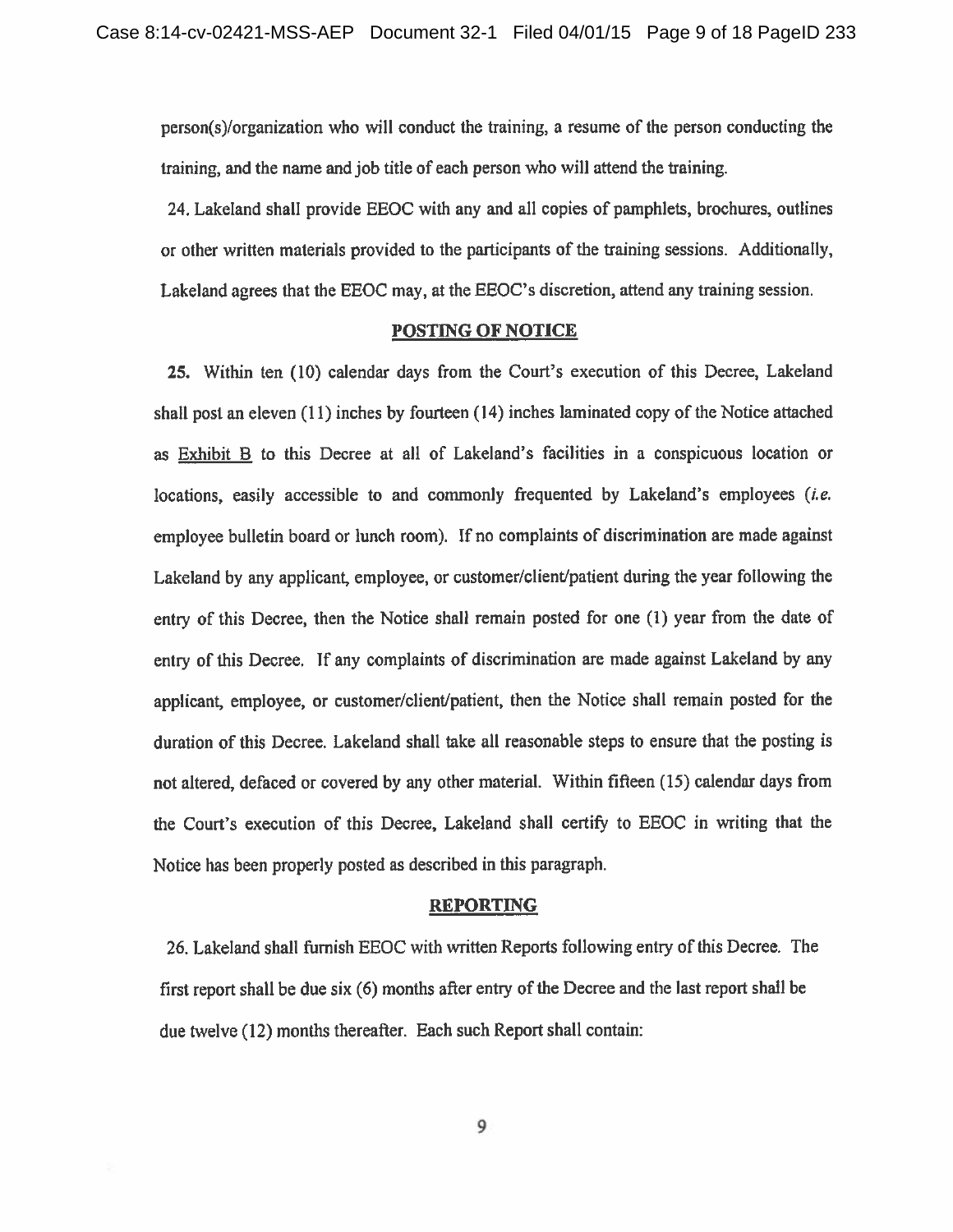- h, A certification that Lakeland has complied with Paragraphs 10, 14-24 above and;
- i. A certification that Lakeland has complied with Paragraph 25 above, including a certification that the Notice remained posted for the entire period required by Paragraph 25.

#### **COMPLIANCE**

27. The EEOC may review compliance with this Decree at any time during its duration. 28. If any time during the term of this Decree, the EEOC has reason to believe that Lakeland is in violation of the Decree, the EEOC shall have a right to conduct an inspection at Lakeland's facilities. The EEOC must provide Lakeland with twenty-four (24) hours notice of its intent to conduct an inspection by notifying Peter W. Zinober, Esq. of the upcoming inspection via electronic mail at zinoberp@gtlaw.com. After the inspection, the EEOC shall give notice of any alleged violation(s) to Lakeland. Thereafter, the parties shall follow the Dispute Resolution Procedure set forth in Paragraphs 32-35 below.

29. Any submissions, reports, certifications, notices, or other materials that are required to be submitted to EEOC shall be mailed to the attention of "EEOC Regional Attorney, Robert E. Weisberg, Re: Lakeland Settlement," at United States Equal Employment Opportunity Commission, Miami District Office, Miami Tower, 100 SE 2nd Street, Suite 1500, Miami, Florida 33131.

#### **NOTIFICATION OF SUCCESSORS**

30. Lakeland shall provide prior written notice to any potential purchaser of its business, or a purchaser of all or a portion of Lakeland's assets, and to any other potential successor, of the EEOC's lawsuit, the allegations raised in the EEOC's complaint, and the existence and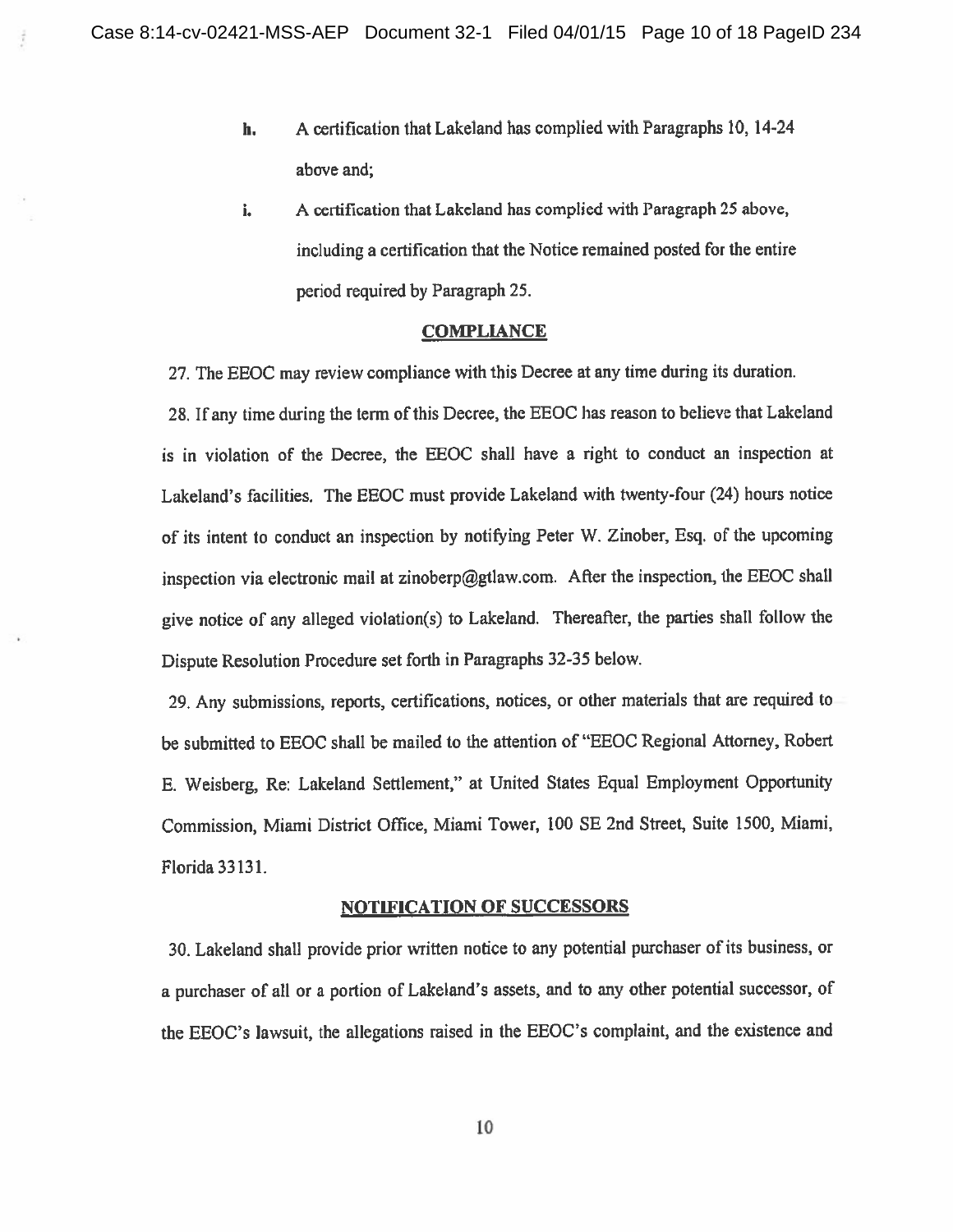contents of the Decree. It is agreed that prospective shareholders or partners are not "successors" within the meaning of this paragraph.

#### **DURATION OF THE DECREE**

31. This Decree shall be in effect for a period of two (2) years, which period commences immediately following the Court's approval of the Decree.

#### **DISPUTE RESOLUTION**

32. In the event that EEOC believes that Lakeland has failed to comply with any provision(s) of the Decree, EEOC will notify Lakeland, and Lakeland must make a good faith attempt to cure any breach of the Decree within fifteen (15) business days of notification. The fifteen (15) business days to cure provision of this Paragraph shall not apply, however, to the payment required by Paragraph 10 above.

33. Following the fifteen (15) business day cure period, EEOC shall have the right to seek Court intervention to remedy any breach and/or enforce the Decree.

34. No party shall contest the Court's jurisdiction to hear a dispute arising from the Decree nor challenge EEOC's ability to bring an action to enforce the terms of the Decree in this Court.

## **COSTS**

35. Each party to this Decree shall bear its own costs associated with this litigation.

## SO ORDERED, ADJUDGED AND DECREED, this \_\_\_\_\_ day of 2015.

THE HONORABLE MARY S. SCRIVEN UNITED STATES DISTRICT JUDGE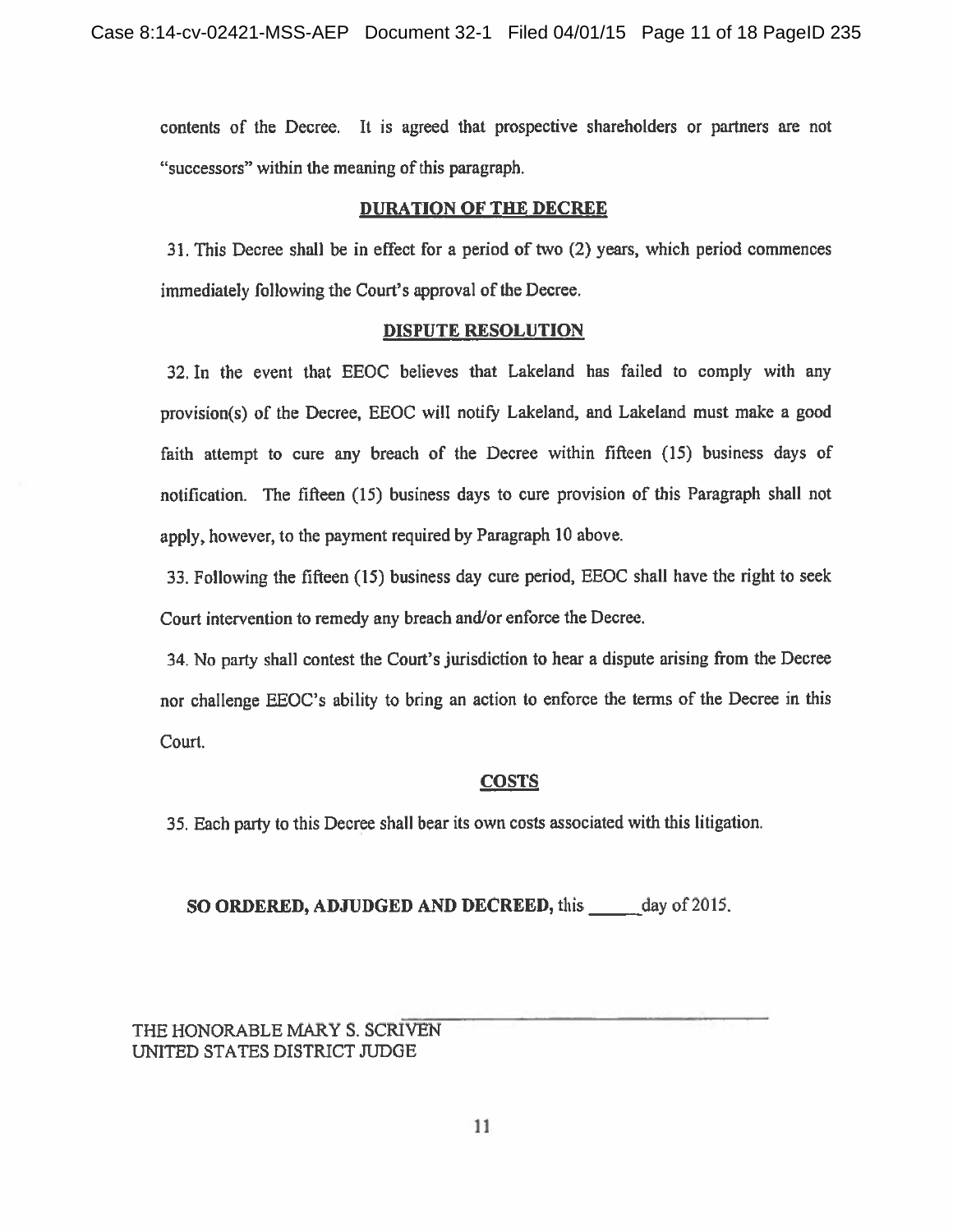Case 8:14-cv-02421-MSS-AEP Document 32-1 Filed 04/01/15 Page 12 of 18 PageID 236

죠

 $\tilde{\mathcal{C}}$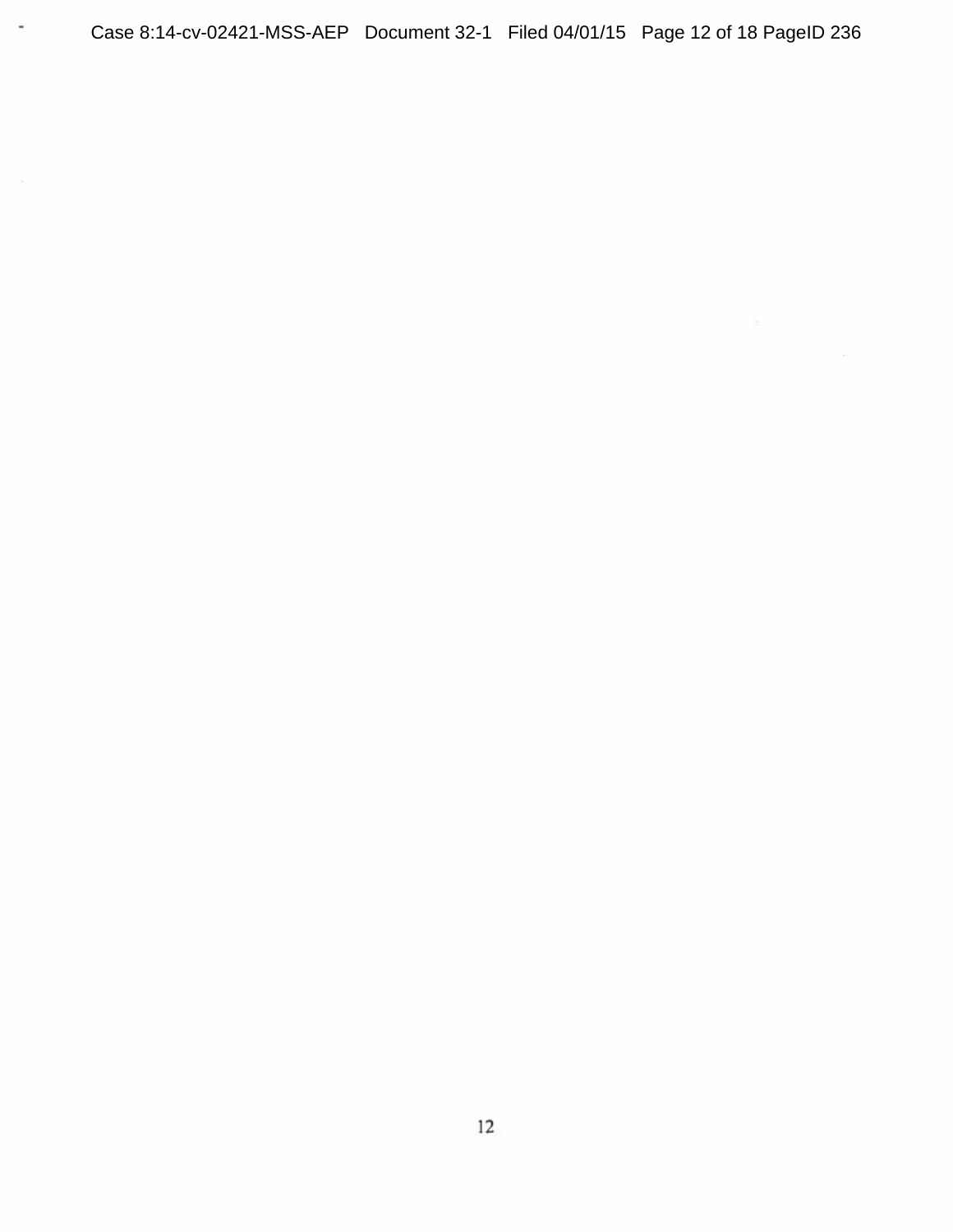Case 8:14-cv-02421-MSS-AEP Document 32-1 Filed 04/01/15 Page 13 of 18 PageID 237

**AGREED TO:** 

FOR THE PLAINTIFF EQUAL EMPLOYMENT OPPORTUNITY COMMISSION:

By:

Date: 3/27/2015

Robert E. Weisberg, Regional Artorney U.S. Equal Employment Opportunity Commission Miami District Office Miami Tower 100 S.E. 2nd Street, Suite 1500 Miami, Florida 33131 Telephone: (305) 808-1789 Facsimile: (305) 808-1835

**AGREED TO:** 

FOR THE DEFENDANT, LAKELAND EYE CLINIC, P.A.

By:

Date: Morch 24, 2015

 $U$ orse $#$ 

President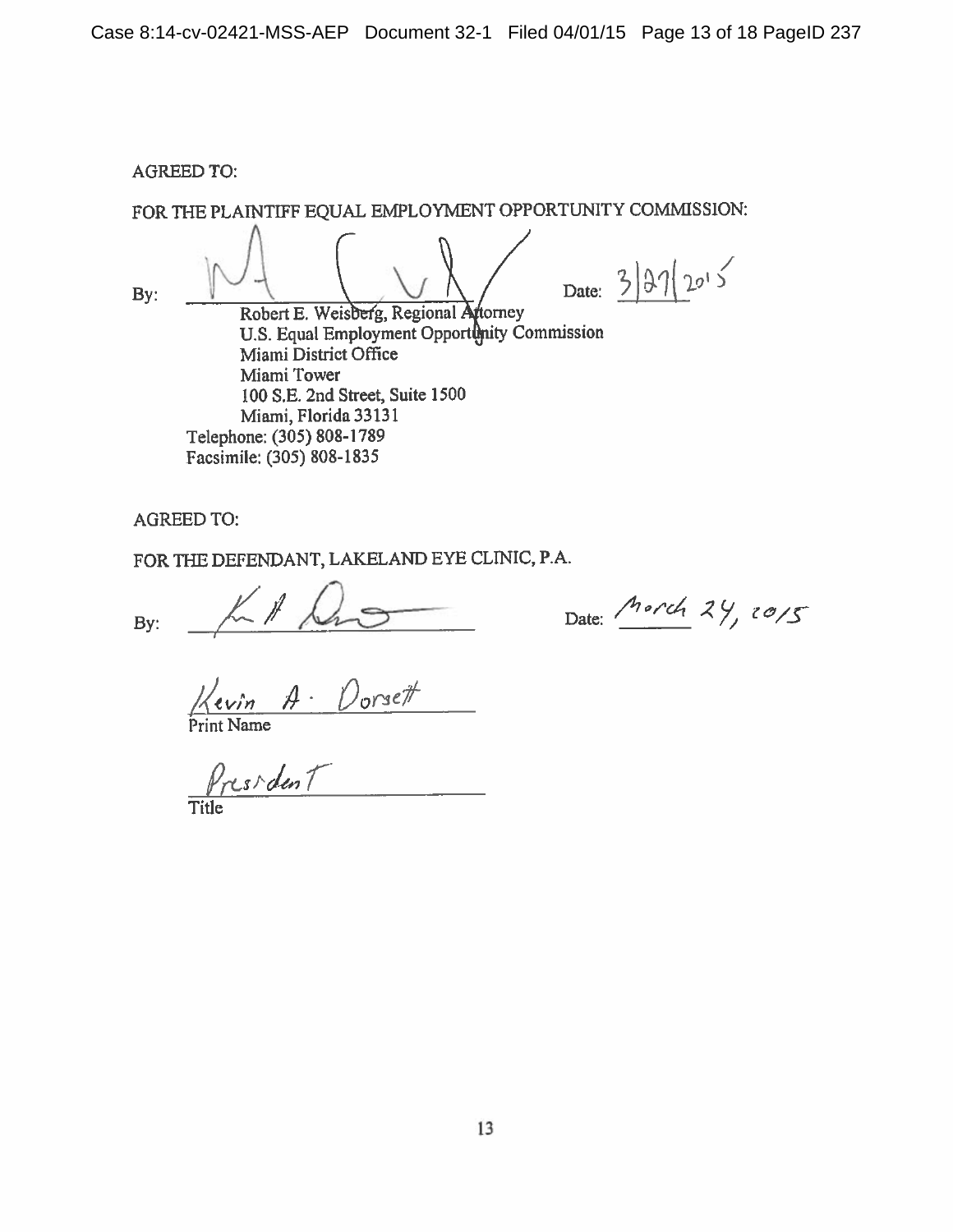I, Brandi Branson, concur with the relief obtained for me by the EEOC in this Consent Decree.

Brancl' Bramon

 $\overline{\phantom{a}}$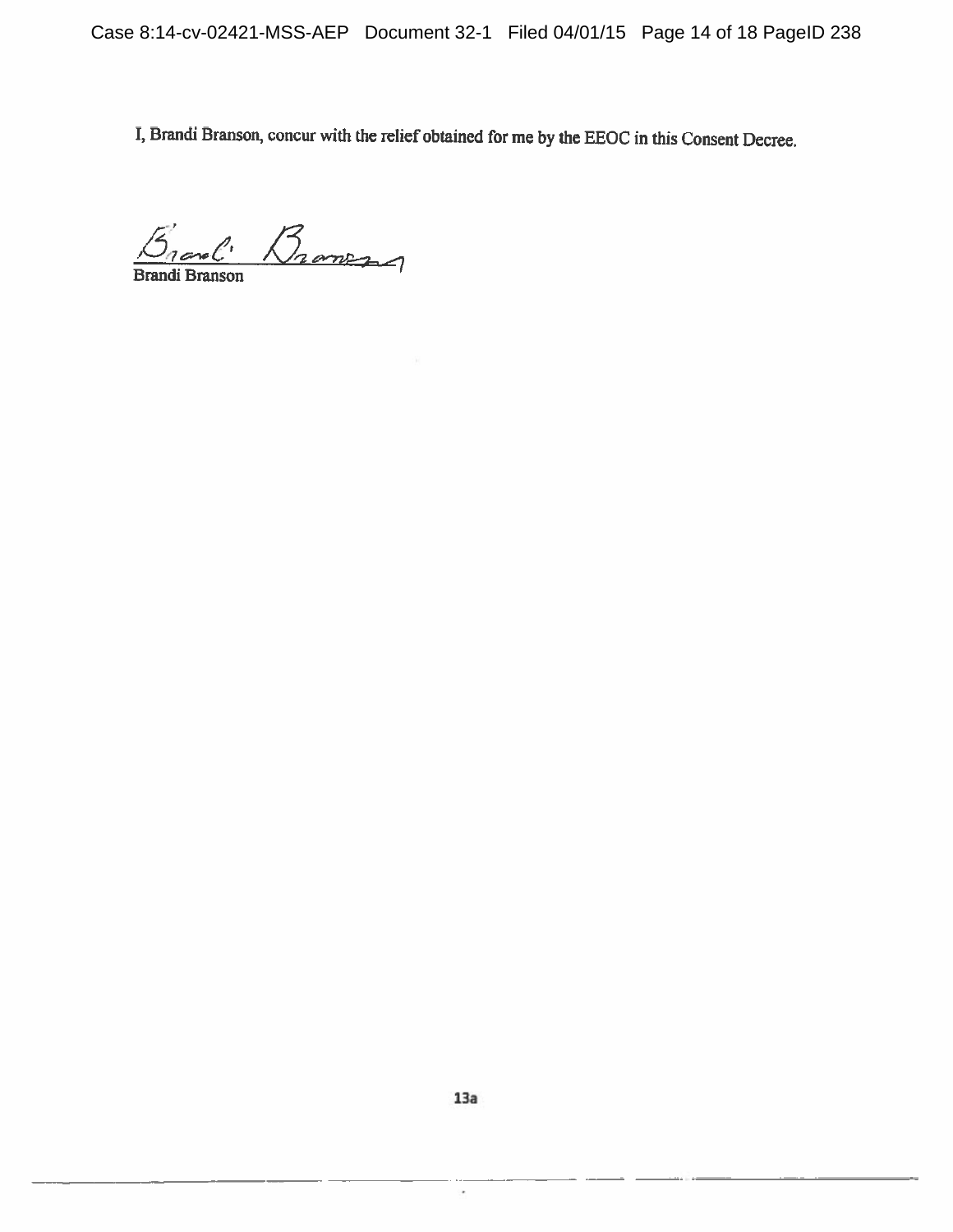## **EXHIBIT A**

## **REFERENCE**

 $\text{Dear}_{-}$   $\qquad \qquad \qquad \qquad \qquad \qquad \qquad$ 

This letter is in reference to your request for information regarding the employment of Brandi Branson.

Brandi Branson served as the Director of Hearing Services for Lakeland from July 2010 to June 2011. Company policy does not permit us to provide any additional information concerning Brandi Branson's employment. However, I am sure she can provide you with the details concerning her duties at Lakeland.

I hope this information is helpful and that it satisfactorily answers your inquiry.

Very truly yours,

Clinic Administrator on behalf of Lakeland Eye Clinic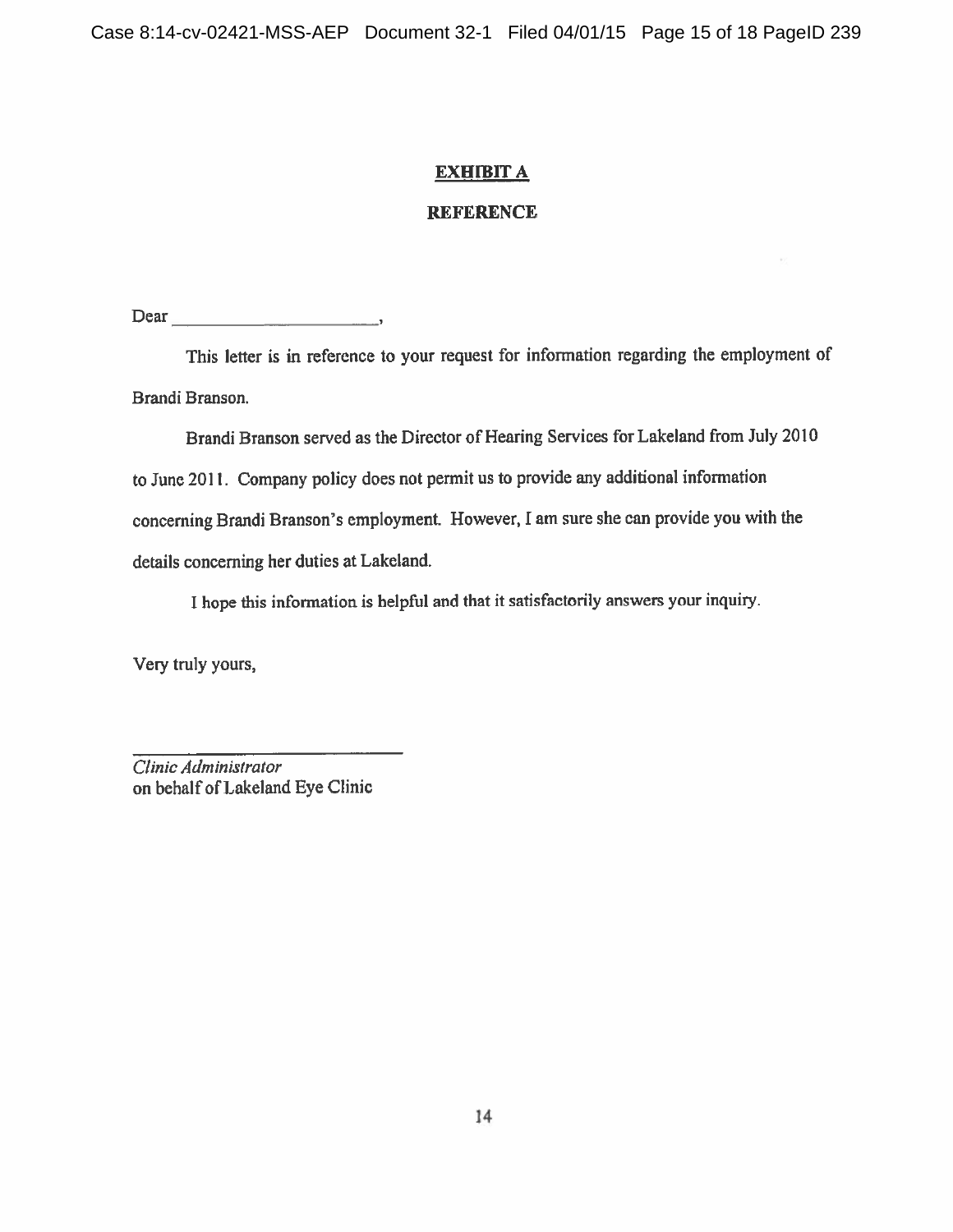### **EXHIBIT A**

#### **REFERENCE**

Dear

This letter is in reference to your request for information regarding the employment of Brandi Branson.

Brandi Brandon erved as the Director of Hearing Services for Lakeland from July 2016 to June 74.11. Company policy does not permit us to provide any additional information concer<sup>t i</sup> g Brandi *i*tin . on's employment. However, I am sure she can provide you with the ground see the company details oncerning h r duties at Lakeland.

**COLLECTION** 

hope this information is belpful and that it satisfactorily answers your inquiry.

Very the yours,

wrisenet

on behalf of Lakeland Eye Clinic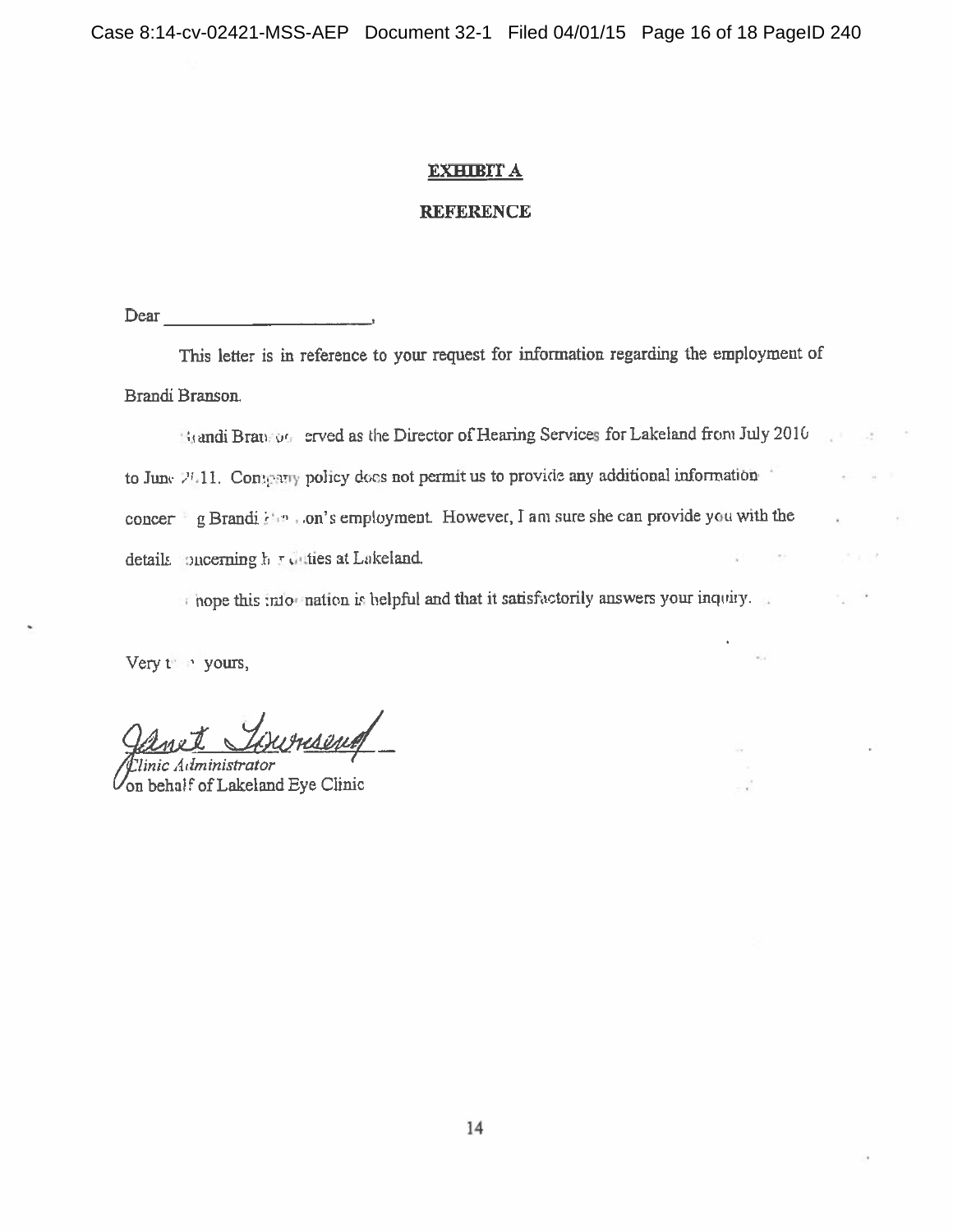#### **EXHIBIT B**

#### NOTICE TO ALL LAKELAND EMPLOYEES

This Notice is being posted pursuant to a Consent Decree entered by the U.S. District Court in EEOC v. Lakeland Eve Clinic, Case No. 8:14-cv-2421-T-35AEP (M.D. Fla.). In this case, the EEOC alleged that Lakeland Eye Clinic discriminated against an employee by terminating her based on her gender. Lakeland Eye Clinic has denied those allegations.

Lakeland Eve Clinic will not condone employment discrimination of any kind as set forth in federal anti-discrimination laws, including, but not limited to, gender discrimination. It is the policy of Lakeland Eye Clinic to offer employment opportunities to all qualified employees and applicants, regardless of sex, race, color, religion, national origin, age, or disability. There will be no intentional discrimination in violation of the provisions of Title VII of the Civil Rights Act of 1964 (Title VII), as amended; the Age Discrimination in Employment Act (ADEA), as amended, the Equal Pay Act (EPA) of 1963, as amended, the Americans with Disabilities Act (ADA), as amended, and the Genetic Non-Discrimination Information Act (GINA).

Lakeland Eye Clinic assures its employees that it will not take any action against an individual because he/she has exercised his/her rights under the law to oppose discriminatory acts or to file charges with EEOC. Appropriate corrective action, up to and including termination, based upon the circumstances involved, shall be taken against any employee (including management personnel) found to have violated Lakeland Eye Clinic's policy prohibiting discrimination.

EEOC enforces the federal laws against discrimination in employment on the basis of disability, race, color, religion, national origin, sex, and age. If you believe you have been discriminated against, you may contact EEOC at (305) 808-1740. EEOC charges no fees and has employees who speak languages other than English.

This Notice must remain posted for an agreed period of time and must not be altered, defaced or covered by any other material. Any questions about this Notice may be directed to: Lakeland Eve Clinic Settlement, c/o Regional Attorney Robert E. Weisberg, Miami District Office, Miami Tower, 100 S.E. 2nd Street, Suite 1500, Miami, Florida 33131.

 $m$ och als 2015 Date: DO NOT REMOVE, ALTER, DEFACE OR COVER.

TPA 511972922v1